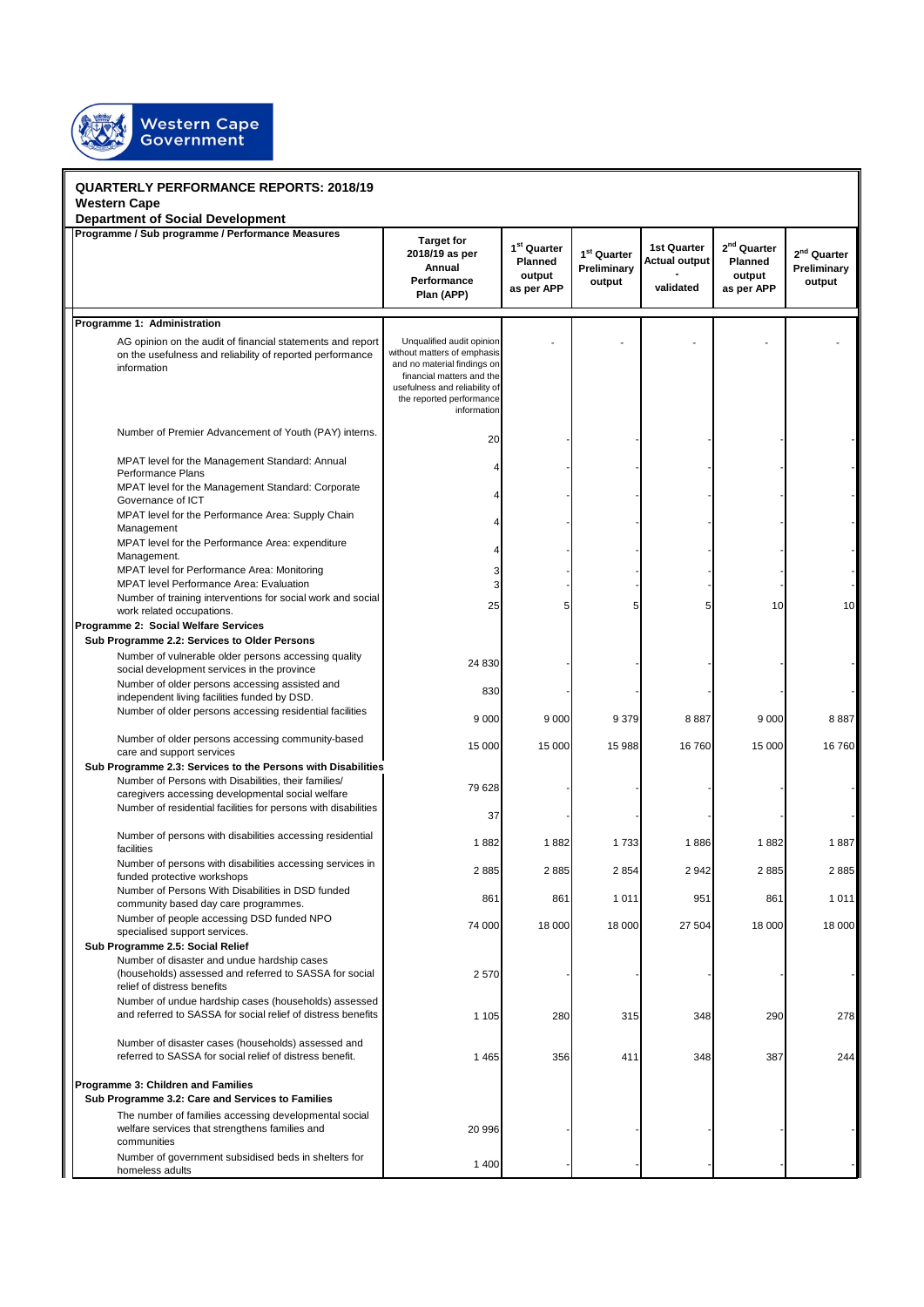| Programme / Sub programme / Performance Measures                                                                                            | <b>Target for</b>                                     | $1st$ Quarter                   |                                                  | <b>1st Quarter</b>                | $2nd$ Quarter                   |                                                  |
|---------------------------------------------------------------------------------------------------------------------------------------------|-------------------------------------------------------|---------------------------------|--------------------------------------------------|-----------------------------------|---------------------------------|--------------------------------------------------|
|                                                                                                                                             | 2018/19 as per<br>Annual<br>Performance<br>Plan (APP) | Planned<br>output<br>as per APP | 1 <sup>st</sup> Quarter<br>Preliminary<br>output | <b>Actual output</b><br>validated | Planned<br>output<br>as per APP | 2 <sup>nd</sup> Quarter<br>Preliminary<br>output |
| Number of family members reunited with their families                                                                                       | 700                                                   | 200                             | 200                                              | 190                               | 200                             | 200                                              |
| Number of families participating in Family Preservation<br>and support services                                                             | 20 29 6                                               | 5 0 3 7                         | 5 2 9 2                                          | 5633                              | 5 2 0 8                         | 5 6 28                                           |
| Sub Programme 3.3: Child Care and Protection                                                                                                |                                                       |                                 |                                                  |                                   |                                 |                                                  |
| Number of children and families in the Province who                                                                                         | 10 4 94                                               |                                 |                                                  |                                   |                                 |                                                  |
| access care and protection services<br>Number of children placed in foster care                                                             | 3 4 6 0                                               | 880                             | 894                                              | 813                               | 895                             | 885                                              |
| Number of children re-unified with their families or                                                                                        |                                                       |                                 |                                                  |                                   |                                 |                                                  |
| alternative caregivers.                                                                                                                     | 414                                                   | 84                              | 88                                               | 55                                | 108                             | 72                                               |
| Number of parents and caregivers that have completed<br>parent education and training programmes.                                           | 3 3 6 0                                               | 407                             | 955                                              | 1 1 8 6                           | 457                             | 973                                              |
| Number of investigations into the question of whether a<br>child is in need of care and protection not initiated by the<br>Children's Court | 4770                                                  | 1 1 5 4                         | 1 3 5 5                                          | 1965                              | 1 257                           | 1979                                             |
| Number of Children's Court Inquiries opened<br>(investigations initiated by the Children's Court)                                           | 1 9 5 0                                               | 496                             | 538                                              | 436                               | 499                             | 479                                              |
| Number of Form 38 reports submitted by designated                                                                                           | 3 1 3 0                                               | 777                             | 715                                              | 674                               | 823                             | 718                                              |
| social workers to the Children's Court.<br>Number of Children's Court inquiries completed.                                                  | 2613                                                  | 600                             | 546                                              | 680                               | 682                             | 727                                              |
| Sub Programme 3.4: ECD and Partial Care                                                                                                     |                                                       |                                 |                                                  |                                   |                                 |                                                  |
| Number of children in the province who access ECD and<br><b>ASC</b> services                                                                | 88 000                                                |                                 |                                                  |                                   |                                 |                                                  |
| Number of children in funded ECD services                                                                                                   | 81 000                                                |                                 |                                                  |                                   |                                 |                                                  |
| Number of children in funded ASC services<br>Number of registered partial care facilities.                                                  | 7 000<br>1 900                                        | 1 900                           | 1 3 9 5                                          | 1 4 0 5                           | 1 900                           | 1 3 5 0                                          |
| Sub Programme 3.5: Child and Youth Care Centres                                                                                             |                                                       |                                 |                                                  |                                   |                                 |                                                  |
| Number of children in residential care in terms of the<br>Children's Act                                                                    | 3 3 8 0                                               |                                 |                                                  |                                   |                                 |                                                  |
| Number of children in residential care in funded NPO<br>CYCCs in terms of the Children's Act.                                               | 2880                                                  | 2 1 1 2                         | 2 1 1 2                                          | 2 1 5 2                           | 256                             | 256                                              |
| Number of children in own and outsourced CYCCs in<br>terms of the Children's Act                                                            | 500                                                   | 305                             | 300                                              | 334                               | 65                              | 65                                               |
| Programme 4: Restorative Services                                                                                                           |                                                       |                                 |                                                  |                                   |                                 |                                                  |
| Sub Programme 4.2: Crime Prevention and support<br>Number of Children and Adults benefiting from recidivism                                 | 20 950                                                |                                 |                                                  |                                   |                                 |                                                  |
| reduction interventions<br>Number of children in conflict with the law assessed                                                             | 7850                                                  | 1 960                           | 1781                                             | 1868                              | 2 0 2 0                         | 1783                                             |
| Number of children in conflict with the law referred to                                                                                     | 3 2 6 5                                               | 776                             | 658                                              | 651                               | 873                             | 669                                              |
| diversion programmes<br>Number of children in conflict with the law who completed                                                           | 2 170                                                 | 502                             | 429                                              | 423                               | 568                             | 521                                              |
| diversion programmes<br>Number of adults in conflict with the law referred to                                                               | 11 640                                                | 2 900                           | 2956                                             | 3 2 2 7                           | 2910                            | 3 0 2 0                                          |
| diversion programmes.<br>Number of adults in conflict with the law who completed                                                            | 8 0 5 2                                               | 2 0 0 7                         | 1857                                             | 1974                              | 2 0 3 3                         | 2 0 4 6                                          |
| diversion programmes.<br>Number of children sentenced to own and outsourced                                                                 |                                                       |                                 |                                                  |                                   |                                 |                                                  |
| CYCCs in terms of the Child Justice Act<br>Number of children in conflict with the law awaiting trial in                                    | 160                                                   | 115                             | 115                                              | 123                               | 15                              | 15                                               |
| own and outsourced CYCCs in terms of the Child Justice<br>Act                                                                               | 1 300                                                 | 520                             | 480                                              | 515                               | 260                             | 260                                              |
| Sub Programme 4.3: Victim empowerment                                                                                                       |                                                       |                                 |                                                  |                                   |                                 |                                                  |
| Number of people reached that have access to victim<br>support services                                                                     | 19800                                                 |                                 |                                                  |                                   |                                 |                                                  |
| Number of victims of crime and violence accessing<br>services from funded Victim Empowerment Programme<br>service centres                   | 19800                                                 | 5 300                           | 5310                                             | 4 2 3 4                           | 4850                            | 5 0 1 5                                          |
| Sub Programme 4.4: Substance Abuse, Prevention and Rehabilitation                                                                           |                                                       |                                 |                                                  |                                   |                                 |                                                  |
| Number of clients accessing substance abuse services                                                                                        | 11881                                                 |                                 |                                                  |                                   |                                 |                                                  |
| Number of service users who accessed in-patient<br>treatment services at funded treatment centres                                           | 1 3 5 1                                               | 337                             | 270                                              | 311                               | 337                             | 307                                              |
| Number of service users who accessed community-<br>based based treatment services                                                           | 3630                                                  | 907                             | 850                                              | 910                               | 907                             | 907                                              |
| Number of drug prevention programmes implemented for<br>youth (19-35).                                                                      | 3                                                     | з                               | 3                                                | 3                                 | 3                               | 3                                                |